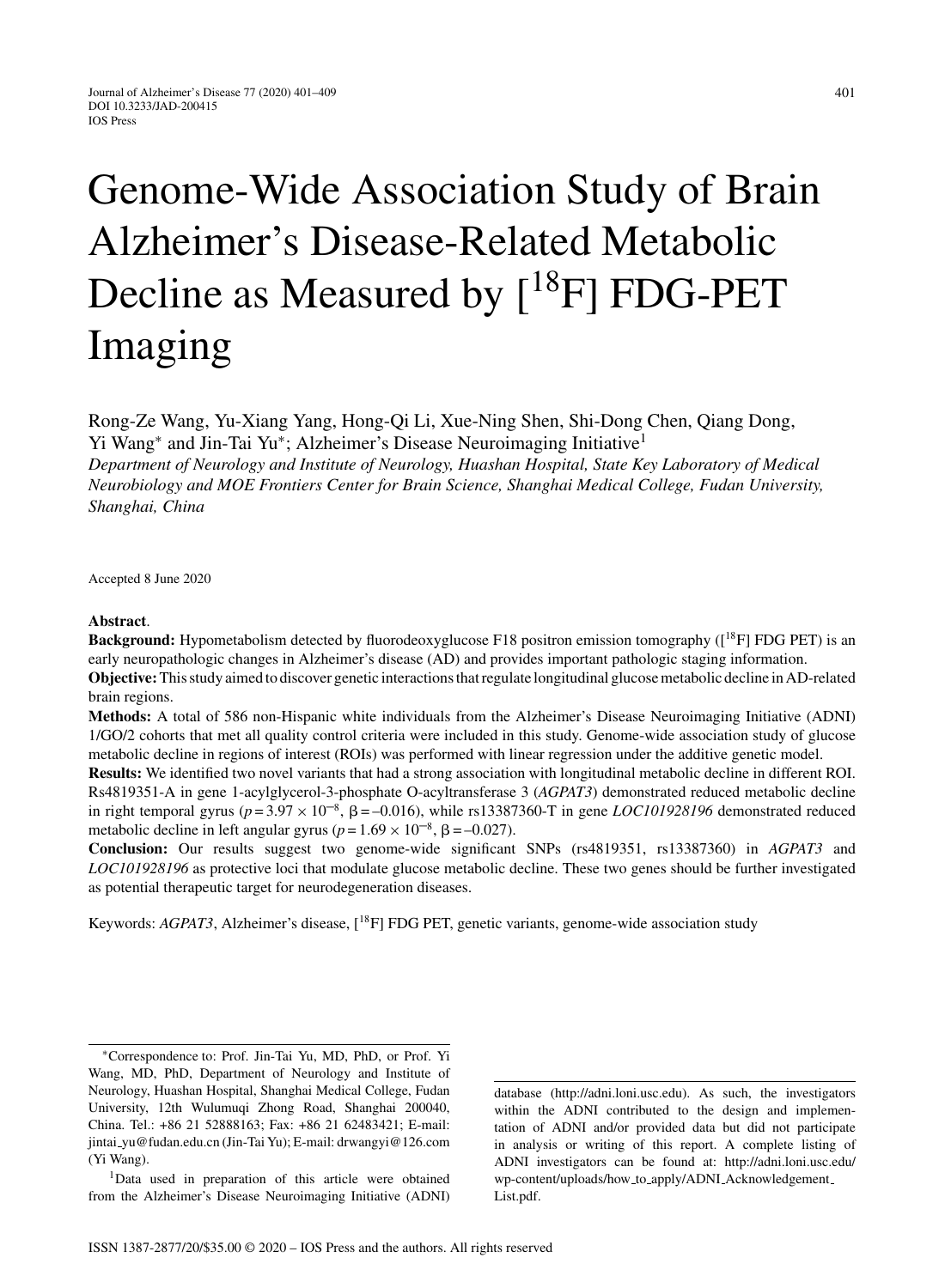#### **INTRODUCTION**

Cerebral glucose hypometabolism measured by fluorodeoxyglucose F18 positron emission tomography  $(I^{18}F]$  FDG PET) is an early biomarker of dementia, which superiors to a baseline clinical evaluation for years. It is used to distinguish different neurodegeneration diseases and investigate pre-symptomatic Alzheimer's disease (AD) [1, 2]. Glucose metabolic decline can also predict the conversion from healthy aging to mild cognitive impairment (MCI), and from MCI to AD [3–5]. Moreover, enhanced glucose uptake in neurons have a strong neuroprotective effect in improving proteostasis [6]. Therefore, the molecular pathway associates with glucose hypometabolism may have close relation to disease progression.

Common genetic variations may affect the vulnerability to AD and other diseases by protect from or predispose to biological changes. Previous genome-wide association study (GWAS) of biomarkers including hippocampal atrophy, amyloid- $\beta$  (A $\beta$ ), cerebrospinal fluid (CSF) tau have identified a number of significant variants and genes associated with AD endophenotype, which have revealed the mechanism of AD vulnerability to some extent and have provided an insight into AD therapy [7–9]. Although how AD pathology is influenced by metabolic decline is well established, findings on the genetic contributions to these changes are rare. The posterior cingulate cortex (PCC) is a central brain region coordinates memory and internal cognitive function, which correlates well with AD progression [10, 11]. Recent GWAS on glucose metabolic decline in PCC have identified single nucleotide polymorphism (SNP) in *PPP4R3A* gene which protects individuals from hypometabolism [12]. This study provides an insight into the pathology of glucose metabolism in brain, however, the genetic associations between glucose metabolic decline and vulnerability to AD in regions other than PCC remain unknown.

Pervious work using voxel-based approach demonstrates a typical AD hypometabolic pattern including the posterior cingulate cortex, inferior parietal lobe, inferior temporal gyrus, hippocampus and so on, which helps distinguish AD from other neurodegeneration diseases [13, 14]. Hence, genetic study on glucose metabolic decline of this pattern may identify more novel variants that would reveal the biological mechanisms of AD. The aim of our study was to discover common genetic variants associated with the longitudinal metabolic decline in

AD-related brain regions. We performed a quantitative trait GWAS of longitudinal metabolic decline in AD-related brain regions measured by  $[18F]$  FDG PET and explored the effect of the significant SNPs on glucose metabolism.

## **METHODS**

#### *Participants details*

All participants were enrolled from ADNI-1, ADNI-2, and ADNI–Grand Opportunity (GO) database (<http://adni.loni.usc.edu>). The ADNI was launched in 2003 as a public-private partnership, led by Principal Investigator Michael W. Weiner, MD. The ADNI was established to test whether serial magnetic resonance imaging, PET, other biological markers, and clinical and neuropsychological assessment can be combined to measure the progression of mild cognitive impairment and early AD. This was a re-analysis data available from shared data repositories. We restricted the analysis to participants who were non-Hispanic/Latino Caucasians with European ancestry. Only individuals that had at least two year longitudinal  $[$ <sup>18</sup>F] FDG PET data and genotype data available were included. This made up a total of 586 ADNI participants  $(AD = 67, MCI = 323, normal$ cognitive  $(NC) = 196$ ; Table 1).

## *Genotyping and quality control*

The ADNI-1, ADNI-2, and ADNI–GO participants' GWAS data were genotyped using blood DNA samples with three genotyping arrays: Illumina 610-Quad, Illumina-OmniExpress or Illumina HumanOmni2.5–4v1 [15]. Genotype data underwent standard quality control including sample exclusion for call rate >95%, SNP exclusion for call rate >95%, Hardy-Weinberg Equilibrium (HWE) of  $p > 1 \times 10^{-6}$ , Minor Allele Frequency (MAF)  $> 0.08$ , identity checks, cryptic relatedness and genetic heterozygosity. The final data set included a total of 278,989 SNPs and 586 participants. Quality control was performed using PLINK 1.9 software. GWAS data was also used for obtaining the genotype information of significant SNPs in our follow-up analysis.

## *Imaging analysis*

[<sup>18</sup>F] FDG-PET analysis data were obtained from UC Berkeley and Lawrence Berkeley National Laboratory. PET images were spatially normalized in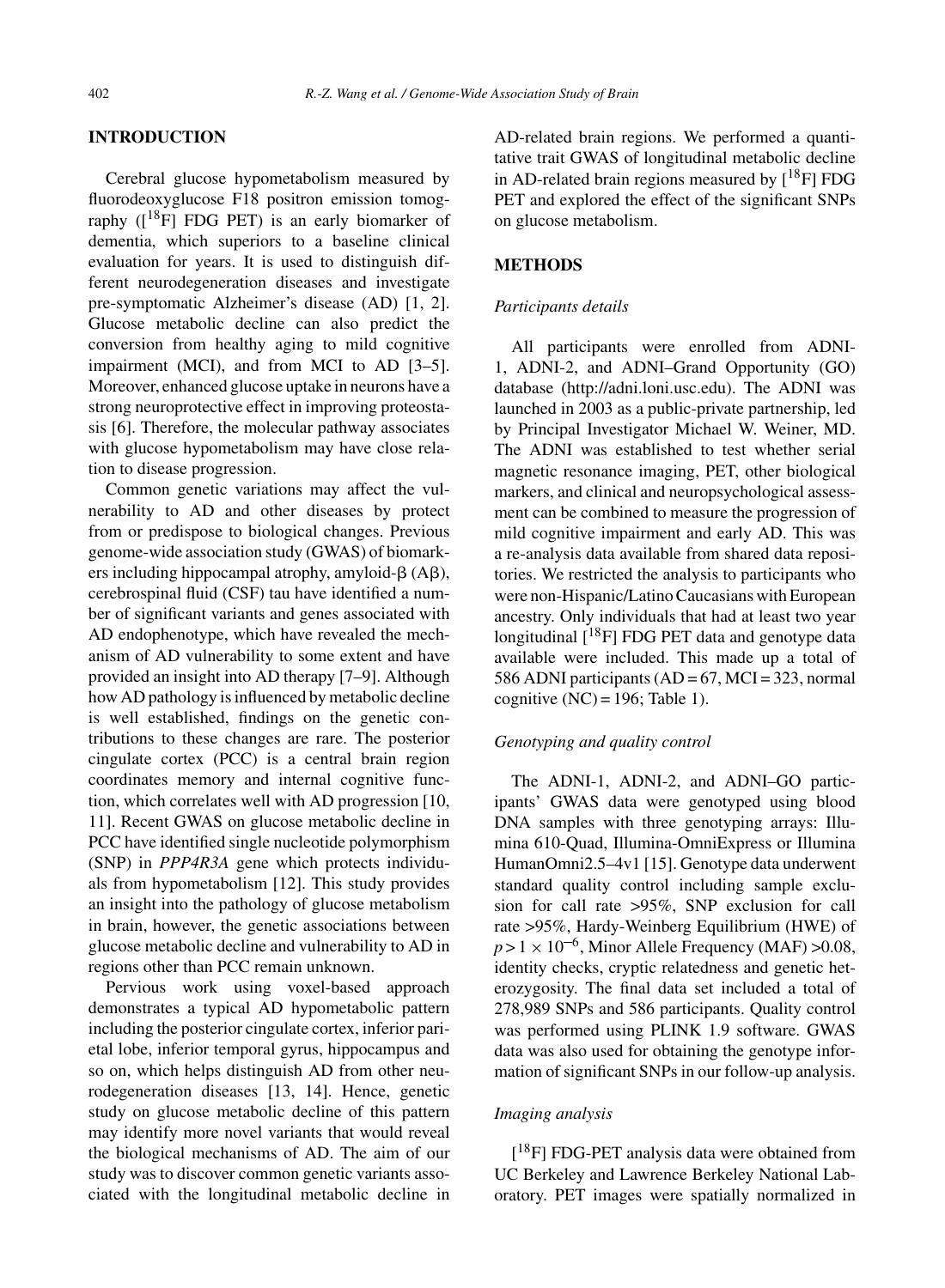| Demographic characteristics of ADNI participants |                  |                  |                  |         |  |  |  |  |
|--------------------------------------------------|------------------|------------------|------------------|---------|--|--|--|--|
| Characteristic                                   | $NC(N=196)$      | $MCI (N = 323)$  | $AD(N=67)$       |         |  |  |  |  |
| Baseline Age (mean $\pm$ SD)                     | $75.28 \pm 5.10$ | $72.54 + 7.72$   | $76.70 \pm 6.74$ | < 0.001 |  |  |  |  |
| Gender (male/female)                             | 116/80           | 202/121          | 42/25            | 0.731   |  |  |  |  |
| Education (mean $\pm$ SD)                        | $16.30 \pm 2.73$ | $16.02 \pm 2.74$ | $14.84 \pm 3.15$ | 0.001   |  |  |  |  |
| $APOE \varepsilon4$ (Non-Carriers/Carriers)      | 146/50           | 171/152          | 17/50            | < 0.001 |  |  |  |  |

Table 1 Demographic characteristics of ADNI participants

AD, Alzheimer's disease; ADNI, Alzheimer's Disease Neuroimaging Initiative; MCI, mild cognitive impairment; N, number; NC, normal cognition; SD, standard deviation.

Statistical Parametric Mapping (SPM) to the MNI PET template. In previous work by Jagust et al.,  $[18F]$ FDG-PET scans were acquired and pre-processed using a meta-analytic approach where uptake in each regions of interest (ROIs) was normalized by uptake in pons/vermis reference region. This identified a set of five regions located in right and left angular gyri, bilateral posterior cingulate gyrus, and right and left middle/inferior temporal gyrus that were the most frequently associated regions in glucose metabolic changes with AD [16, 17]. All participants from ADNI-1, ADNI-2, and ADNI–GO with at least two years longitudinal  $[$ <sup>18</sup>F] FDG-PET data available were included. The annual metabolic decline based on follow-up measurements was used as phenotype in GWAS. The difference between the first  $[$ <sup>18</sup>F] FDG-PET data and two or three years later  $[{}^{18}F]$  FDG-PET data, after dividing the duration years, was used to calculated the annual decline of glucose metabolic uptake in ROIs.

#### *Statistical analysis*

GWAS was performed using PLINK 1.9 software. The analysis was run using a linear regression under the assumption of an additive genetic model. Baseline age, gender, education attainment, baseline diagnosis, and  $APOE \epsilon 4$  status as covariates were included in this module. We included  $APOE$   $\varepsilon$ 4 as a covariate to limit the effects on *APO*E  $\varepsilon$ 4 genotype. The suggestive association threshold was  $p < 1 \times 10^{-5}$ and the genome-wide significance threshold was  $p < 5 \times 10^{-8}$ , which was a more conservative and consensus threshold for genome-wide significance [18]. Significant SNPs that passed the genome-wide significant threshold would be further investigated. Regional association plots were created using Locus-Zoom while Manhattan plots and QQ plots were generated using the package "qqman" in R statistical software (Version 3.6.2). GWAS that identified significant SNPs were then rerun with CSF  $\text{A}\beta_{42}$  added as a covariate to exam whether amyloid status would change the results. CSF  $A\beta_{42}$  concentration was measured by Roche Elecsys electrochemiluminescence immunoassays and all CSF biomarker assays were performed in duplicate and averaged [19].

## **RESULTS**

# *Demographic characteristics of ADNI participants*

A total of 586 ADNI participants including 196 NC individuals, 323 MCI individuals, and 67 AD individuals was enrolled in GWAS of glucose metabolic decline in different ROI. Table 1 demonstrated the characteristics of included population. Using ANOVA method, no significant differences were found in gender  $(p=0.731)$  between three diagnostic groups, while age  $(p=1.83*10^{-7})$ , education attainment  $(p=0.001)$ , and *APOE*  $\varepsilon$ 4 genotype  $(p=4.25*10^{-13})$  differed between groups. In order to reduce potential bias from population stratification, the multidimensional scaling (MDS) approach was conducted. ADNI participants demonstrated tight clustering with individuals of European ancestry in MDS plot (Fig. 1).

## *GWAS identified two variants associated with longitudinal metabolic decline in different ROI*

There was a total of 22 SNPs passed the suggestive threshold  $(p < 1 \times 10^{-5})$ , among them, 4 SNPs was suggested to be associated with glucose metabolic decline in more than one region. The number of SNPs passed the suggestive threshold in right temporal gyrus, left temporal gyrus, bilateral posterior cingulate, right angular gyrus, and left angular gyrus was 11, 3, 3, 5, and 5, respectively. Only two SNPs passed the genome-wide significance threshold  $(p < 5 \times 10^{-8})$ , one was in right temporal gyrus and the other was in left angular gyrus.

The significant SNP in right temporal gyrus was rs4819351, an intronic variant located in the gene *AGPAT3* on chr. 21q22.3 (Fig. 2A, MAF = 0.227,  $\beta$  = -0.016,  $p = 3.97 \times 10^{-8}$ ). In addi-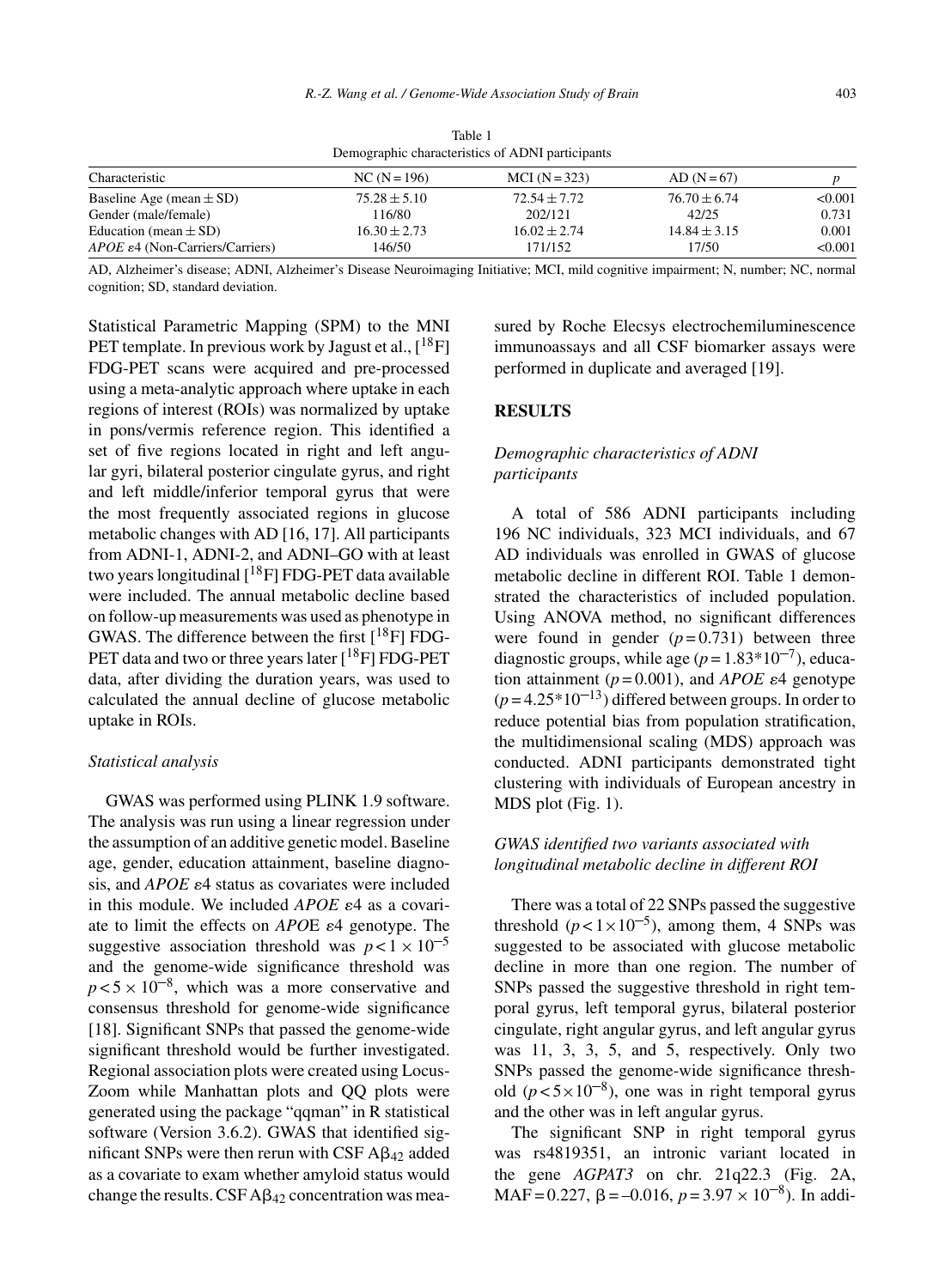

Fig. 1. Multidimensional scaling (MDS) plot of the 1000 Genomes data against the ADNI data. The black crosses in the upper left part represent the participants of ADNI, the colored symbols represent the 1KG data (EUR, European; AFR, African; AMR, Ad Mixed American; ASN, Asian). The MDS plot demonstrated that all the participants involved in GWAS were from European ancestry.

tion, rs13387360 was located in the uncharacterized gene *LOC101928196* on chr. 2p24.1 and demonstrated genome-wide significant with glucose metabolic decline in left angular region (Fig. 2B,  $MAF = 0.086$ ,  $\beta = -0.027$ ,  $p = 1.69 \times 10^{-8}$ ). Regional analysis revealed no SNP was in high linkage disequilibrium (LD) with these two significant SNPs (Fig. 2C, D). Q-Q plots of right temporal gyrus and left angular region were conducted to see the comparison in observed and expected *p* values. Both genomic inflation factor  $\lambda$  were equal to 1.01, indicating no remarkable inflation of the observed *p* values (Fig. 2E, F). Top SNPs (rs6560488, rs11884740 and rs10795879) that had strong associations with glucose metabolic decline in other three ROIs were described in Table 2.

Among the 586 participants in GWAS, 358 carried no minor alleles, 198 carried one minor allele, and 30 carried a pair of minor alleles at rs4819351. The number for rs13387360 was 492, 89, and 5, respectively. The homozygous minor allele group was the least reduction group in right temporal gyrus glucose metabolism while the homozygous wild-type group owned the largest decline scope (Fig. 3A). The homozygous minor allele group also demonstrated the highest and most stable  $[$ <sup>18</sup>F] FDG PET values over time, after adjusting for diagnose at baseline (Fig. 3C). The homozygous minor allele group of rs13387360 also demonstrated the least glucose

metabolic decline in right angular region and the rs13387360-T carriers owned higher adjusted  $[$ <sup>18</sup>F] FDG PET values than non-carriers (Fig. 3B, D).

#### *Effect of amyloid status on significant SNPs*

As models of AD pathophysiology theorize a temporal sequence where amyloidosis initiates a biological cascade that leads to neurodegeneration [20], we applied CSF  $A\beta_{42}$  as a covariate to account for heterogeneity caused by difference in amyloid status. The effect of rs13387360 in left angular region remained significant ( $\beta = -0.027$ ,  $p = 1.42 \times 10^{-8}$  and the effect of rs4819351 was quite strong ( $\beta = -0.016$ ,  $p = 5.39 \times 10^{-8}$ ) as well.

#### **DISCUSSION**

In this study, GWAS was performed to study the genetic contribution on cerebral glucose metabolic decline. The advantage of using all  $[18F]$  FDG PET ROIs as an endotype in the present study was that it identified more novel variants associated with glucose metabolism in specific regions. We demonstrated that less glucose metabolic decline was associated with rs4819351-A in right temporal gyrus as well as rs13387360-T in left angular gyrus, and the results remained stable when amyloid status was taken into account. These results suggested that rs4819351 in gene *AGPAT3* and rs13387360 in gene *LOC101928196* embodied a protective effect on AD pathology by preserving brain glucose uptake.

As previous study has identified a protective effect of rs2273647 on hypometabolism in PCC region [12] and the two genetic loci demonstrated in our study was found to be associated with reduced glucose metabolic decline in different regions, the regional specificity may be one breakthrough to understand the significant SNPs' effect on the underlying AD pathology. The glucose uptake measured by FDG PET demonstrates a sex-related difference in different regions [21], which may be due to the effect of estrogen on glucose metabolism [22]. Similarly, the region specificity of the identified genetic variants can be potentially explained by the different biological functions of the related gene and its biochemistry pathway to glucose metabolism. Moreover, both rs4819353 ( $p = 9.20 \times 10^{-7}$ ) and rs13387360  $(p=1.97 \times 10^{-6})$  passed the suggestive threshold in right angular gyrus, which suggested that the role of significant SNPs on glucose metabolism is more an overall effect rather than restricted to a single region.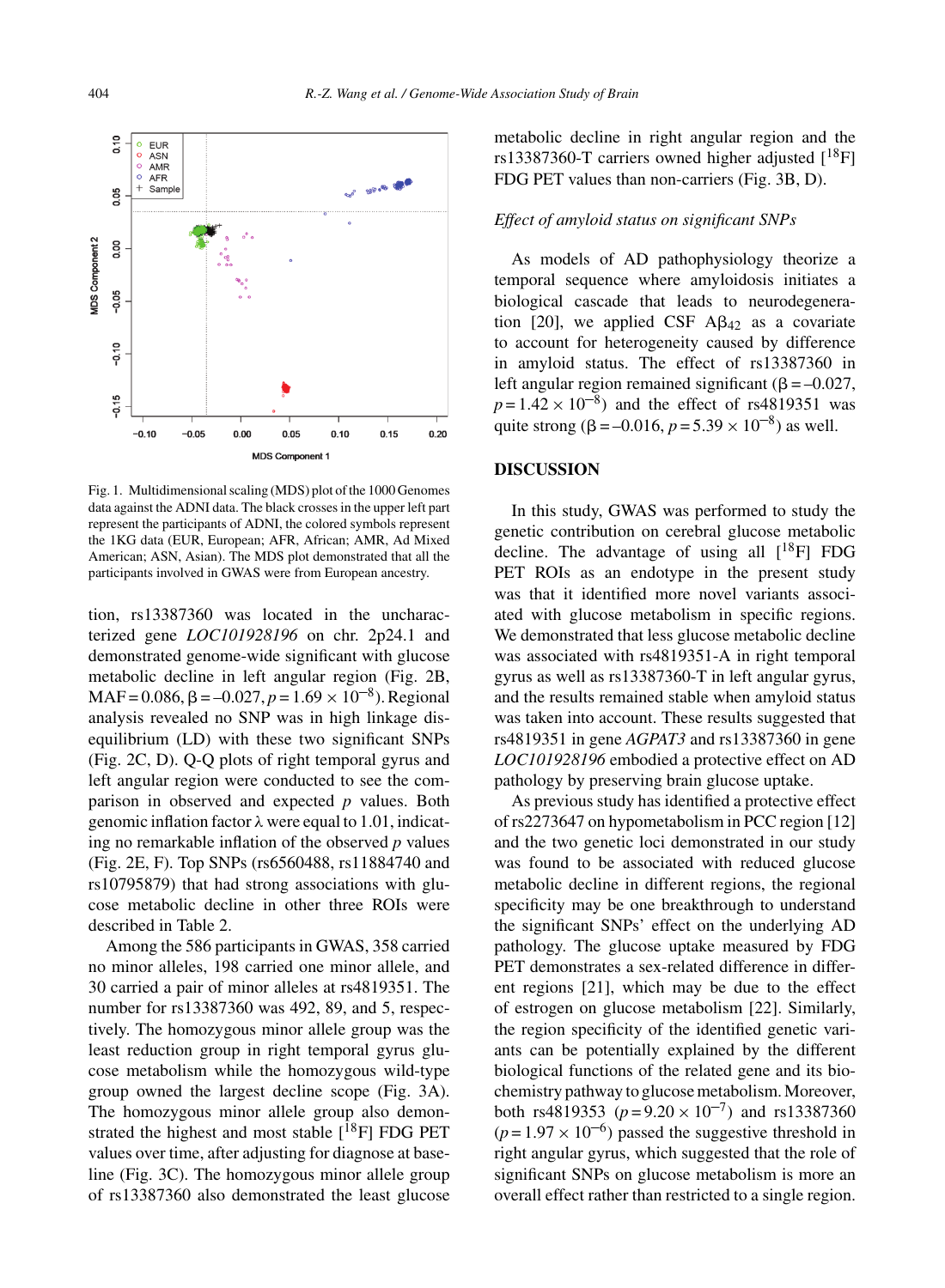

Fig. 2. Results of GWAS for [<sup>18</sup>F] FDG PET longitudinal decline in ROIs. A) Manhattan plot demonstrating the results of the GWAS in right temporal gyrus. The blue line represents a suggestive association threshold  $(1 \times 10^{-5})$  and the red line indicates the genome-wide association threshold  $(5 \times 10^{-8})$ . The rs4819351 in gene *AGPAT3* passed the genome-wide significance threshold. B) Manhattan plot demonstrating the results of the GWAS in left angular gyrus. The rs13387360 in gene *LOC101928196* passed the genome-wide significance threshold. C) Regional association plot demonstrating regional linkage disequilibrium for rs4819351 with other SNPs. D) Regional association plot demonstrating regional linkage disequilibrium for rs13387360 with other SNPs. E) Q-Q plot demonstrating the comparison in observed and expected *p* values of GWAS in right temporal gyrus. λ is the genomic control value. F) Q-Q plot demonstrating the comparison in observed and expected *p* values of GWAS in left angular gyrus.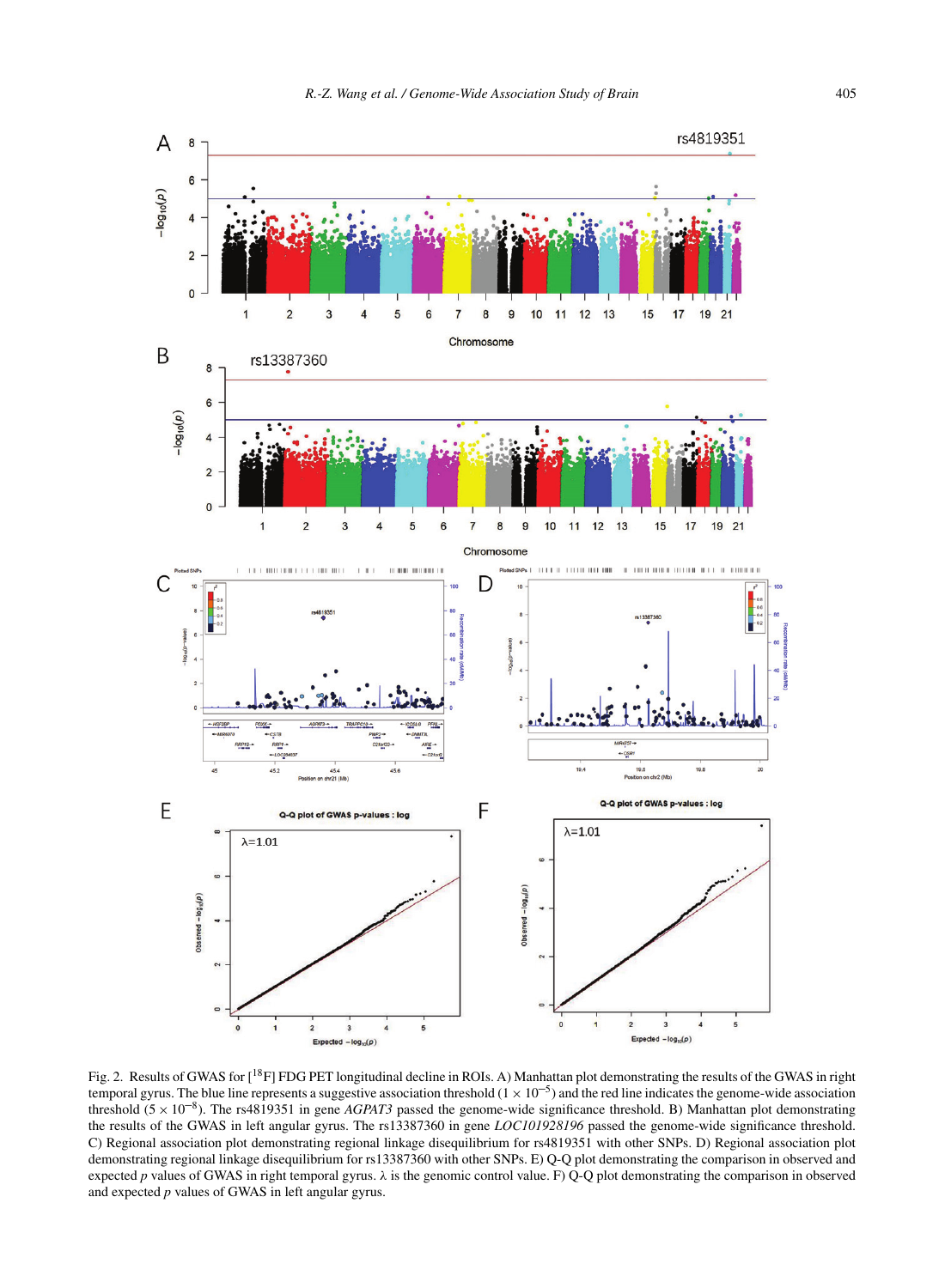| Top SNPs associated with glucose metabolic decline in ROIs |            |              |                             |       |             |                |                            |  |  |
|------------------------------------------------------------|------------|--------------|-----------------------------|-------|-------------|----------------|----------------------------|--|--|
| <b>CHR</b>                                                 | <b>SNP</b> | Gene         | <b>SNP</b> location         | MAF   | <b>BETA</b> |                | Region                     |  |  |
| 2                                                          | rs13387360 | LOC101928196 | Intron variant              | 0.086 | $-0.027$    | $1.69*10^{-8}$ | left angular gyrus         |  |  |
| 21                                                         | rs4819351  | AGPAT3       | Intron variant              | 0.227 | $-0.016$    | $3.97*10^{-8}$ | right temporal gyrus       |  |  |
| 9                                                          | rs6560488  | PCSK5        | Upstream transcript variant | 0.390 | $-0.046$    | $3.80*10^{-7}$ | left temporal gyrus        |  |  |
| $\overline{2}$                                             | rs11884740 | COL4A3       | Upstream transcript variant | 0.208 | 2.611       | $6.49*10^{-7}$ | right angular gyrus        |  |  |
| 10                                                         | rs10795879 | NA           | Intron variant              | 0.375 | $-0.049$    | $2.54*10^{-6}$ | posterior cingulate cortex |  |  |

Table 2

CHR, chromosome; MAF, minor allele frequency; SNP, single nucleotide polymorphism.



Fig. 3. Longitudinal metabolic decline of the significant SNPs in ROIs. A) Annual decline in right temporal gyrus glucose metabolism by rs4819351 genotype. The A allele is associated with less decline in glucose metabolism. B) Annual decline in left angular gyrus glucose metabolism by rs13387360 genotype. The T allele is associated with less decline in glucose metabolism. C) Mean right temporal gyrus  $[18F]$ FDG PET over time by rs4819351 genotype, adjusted for diagnose at baseline. D) Mean left angular gyrus [<sup>18</sup>F] FDG PET over time in rs13387360-T carriers versus non-carriers, adjusted for diagnose at baseline.

*AGPAT3*, also known as *LPAAT3*, is identified as one of the *AGPAT* family enzymes that catalyzes the conversion of lysophosphatidic acid (LPA) to phosphatidic acid (PA). PA is a signaling phospholipid as well as a precursor for the synthesis of various downstream glycerophospholipids [23, 24]. PA generation is regulated by insulin, however, increasing PA level contributes to inhabitation of insulin signaling [25, 26]. The dysfunction of cerebral insulin signaling pathway exacerbates neurodegeneration and synaptic loss, which exists before  $\text{A}\beta$  accumulation, implying

its important role in cognitive impairment [27–29]. Higher expression level of *AGPAT3* may help PA accumulation and break insulin signaling, which will result in reduced brain glucose uptake that linked to AD. Another possibility lies in the activated peroxisome proliferator-activated receptors (PPAR)- $\alpha$ which can both inhibit amyloidogenic pathway, tau hyperphosphorylation, neuroinflammation and regulate *AGPAT3* mRNA [30, 31], the alterations in  $AGPAT3$  may influence the impact of PPAR- $\alpha$ and thus affecting AD progression. Since glucose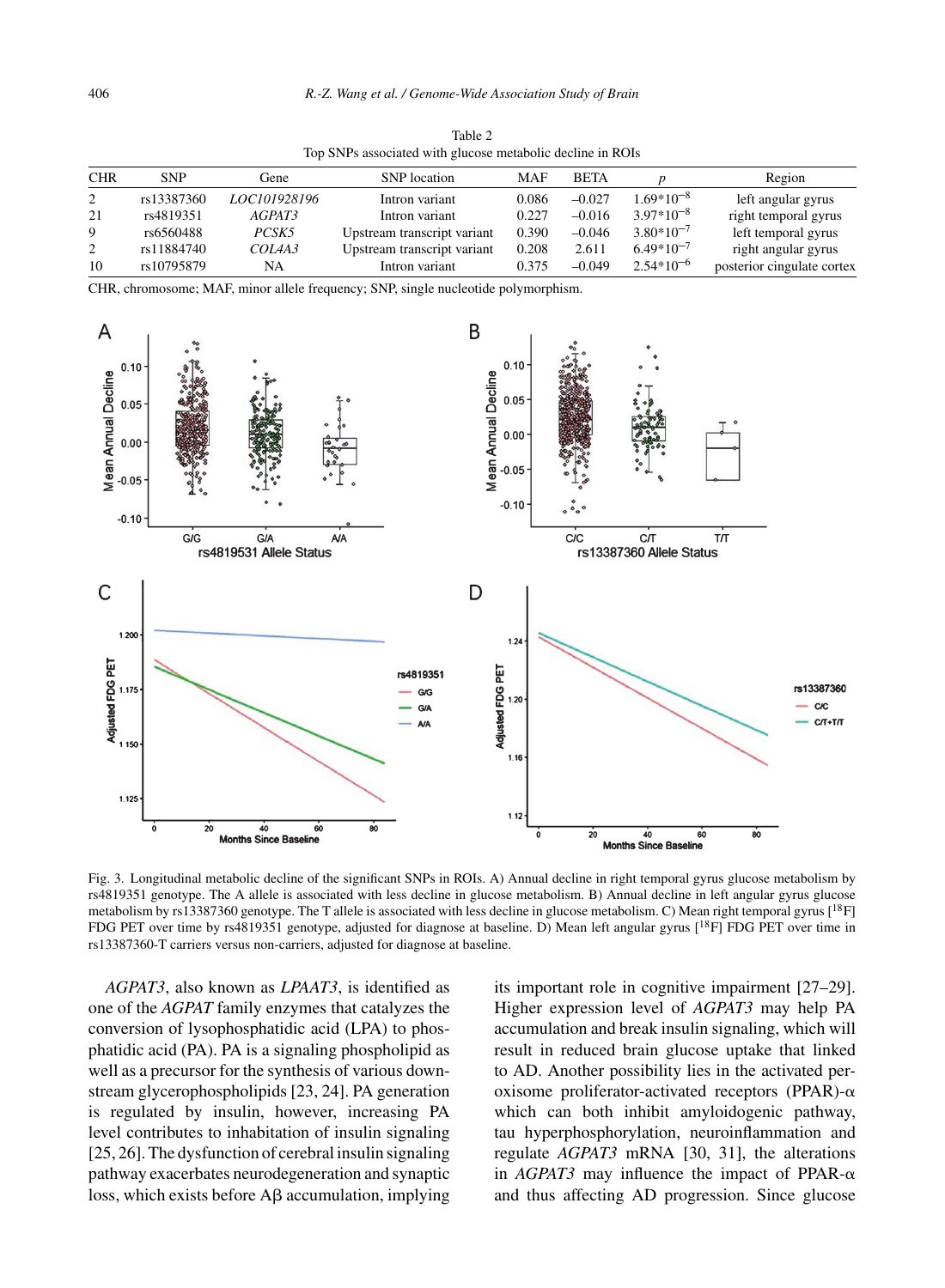metabolic decline is an early biomarker for neurodegeneration, which is not specific to AD [13], *AGPAT3* may be a protective factor to multiple neurodegeneration diseases. As oxidative stress is an important pathogenic factor that leads to reduced glucose metabolism in AD pathology [32], *AGPAT3* may protect neuronal cells from oxidative damage. However, rs4819351 has not been reported on other GWAS and the association between *AGPAT3* and neurodegeneration diseases remains unknown, further investigations will be needed to identify the exact mechanism of rs4819351 and *AGPAT3* to disease vulnerability.

Although GWAS demonstrated a quite significant association of rs13387360 in gene *LOC101928196* with left angular gyrus glucose metabolic decline, no relevant studies have revealed the possible function of gene *LOC101928196* and no other GWAS have reported the association between rs13387360 and other phenotype. More understandings of the gene are needed to further study the role of this variant on AD progression.

Our study had few limitations. First, the number of SNPs used for this study was small due to lack of imputation. Since rs2273647 identified in GWAS of glucose metabolic decline in PCC is an imputed SNP [12], we were not able to validate this result. Second, age, education attainment, and APOE  $\varepsilon$ 4 demonstrated linear relation with diagnose, which may cause bias to the result. We rerun the GWAS with diagnose excluded as covariate, the effect of rs13387360 was stronger ( $p = 9.47 \times 10^{-9}$ ) and the effect of rs4819351 remained quite strong  $(p=9.70 \times 10^{-8})$ . Third, although we used the largest sample of longitudinal metabolic decline data in ADNI, the sample size was relatively small in terms of genetic studies. We predicted that SNPs passed the suggestive threshold in five ROIs may show genome-wide significance with a lager sample size and more significant variants may be found with proper imputation. Finally, our results may not represent other races as the participants were restricted to European ancestry to avoid population stratification.

In conclusion, we detected two novel protective variants in gene *AGPAT3* and *LOC101928196* that associated with reduced glucose metabolic decline. Our findings detected the genetic contributions to cerebral glucose metabolism and explored a role of *AGPAT3* in AD progression. While the biological pathway of*AGPAT3* to AD vulnerability and the function of *LOCI101928196* was unknown, the results

suggested that a further study on these two genes may provide new insights into the prevention and therapeutic development of AD and other neurodegeneration diseases.

#### **ACKNOWLEDGMENTS**

This study was supported by grants from the National Natural Science Foundation of China (91849126), Shanghai Municipal Science and Technology Major Project (No.2018SHZDZX01) and ZHANGJIANG LAB, Tianqiao and Chrissy Chen Institute, and the State Key Laboratory of Neurobiology and Frontiers Center for Brain Science of Ministry of Education, Fudan University.

Data collection and sharing for this project was funded by the Alzheimer's Disease Neuroimaging Initiative (ADNI) (National Institutes of Health Grant U01 AG024904) and DOD ADNI (Department of Defense award number W81XWH-12-2-0012). ADNI is funded by the National Institute on Aging, the National Institute of Biomedical Imaging and Bioengineering, and through generous contributions from the following: AbbVie, Alzheimer's Association; Alzheimer's Drug Discovery Foundation; Araclon Biotech; BioClinica, Inc.; Biogen; Bristol-Myers Squibb Company; CereSpir, Inc.; Cogstate; Eisai Inc.; Elan Pharmaceuticals, Inc.; Eli Lilly and Company; EuroImmun; F. Hoffmann-La Roche Ltd and its affiliated company Genentech, Inc.; Fujirebio; GE Healthcare; IXICO Ltd.; Janssen Alzheimer Immunotherapy Research & Development, LLC.; Johnson & Johnson Pharmaceutical Research & Development LLC.; Lumosity; Lundbeck; Merck & Co., Inc.; Meso Scale Diagnostics, LLC.; NeuroRx Research; Neurotrack Technologies; Novartis Pharmaceuticals Corporation; Pfizer Inc.; Piramal Imaging; Servier; Takeda Pharmaceutical Company; and Transition Therapeutics. The Canadian Institutes of Health Research is providing funds to support ADNI clinical sites in Canada. Private sector contributions are facilitated by the Foundation for the National Institutes of Health [\(http://www.fnih.org](http://www.fnih.org)). The grantee organization is the Northern California Institute for Research and Education, and the study is coordinated by the Alzheimer's Therapeutic Research Institute at the University of Southern California. ADNI data are disseminated by the Laboratory for Neuro Imaging at the University of Southern California.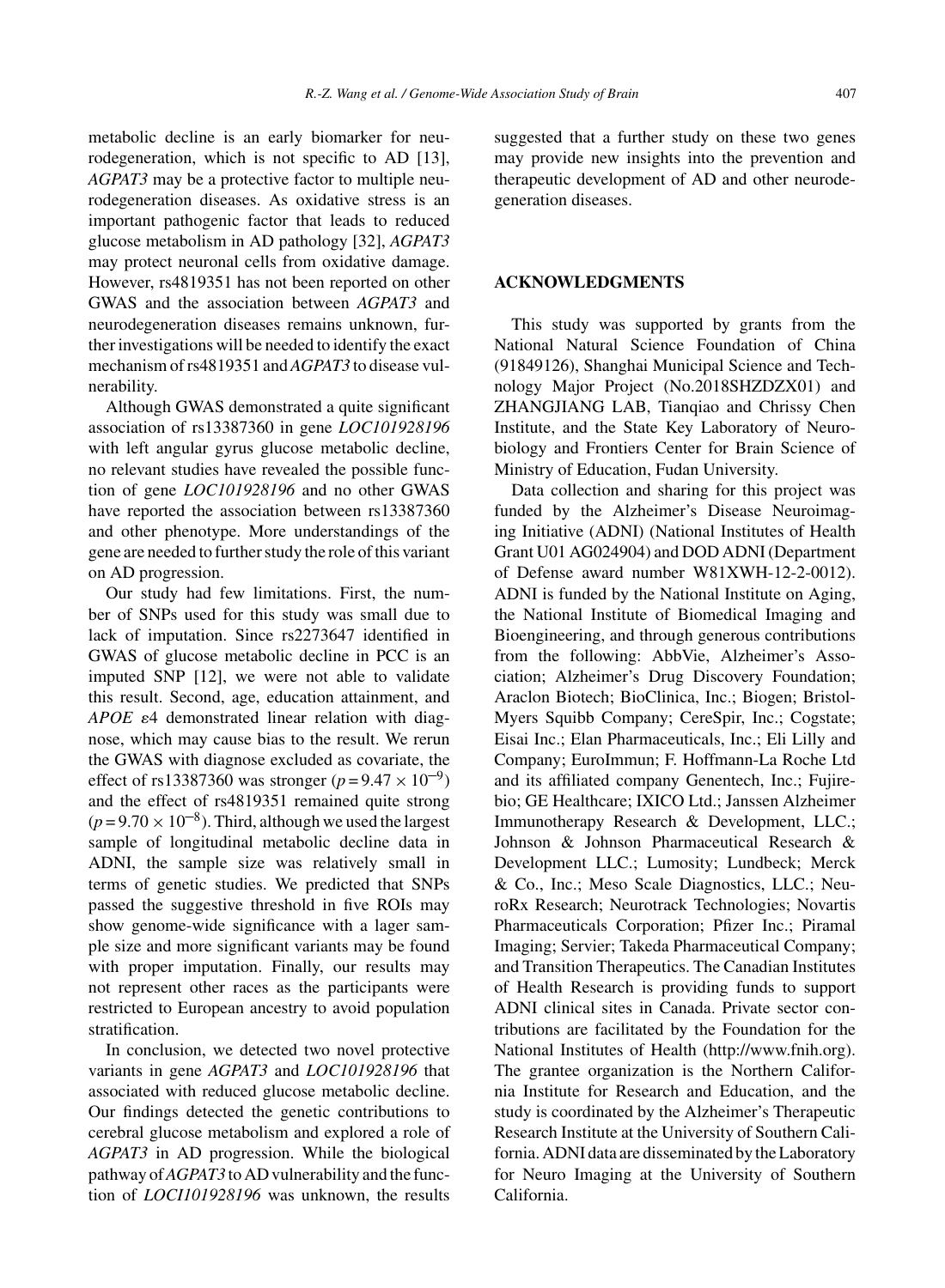Authors' disclosures available online ([https://](https://www.j-alz.com/manuscript-disclosures/20-0415r2) [www.j-alz.com/manuscript-disclosures/20-0415r2\)](https://www.j-alz.com/manuscript-disclosures/20-0415r2).

#### **REFERENCES**

- [1] Jagust W, Reed B, Mungas D, Ellis W, Decarli C (2007) What does fluorodeoxyglucose PET imaging add to a clinical diagnosis of dementia? *Neurology* **69**, 871-877.
- [2] Gallivanone F, Della Rosa PA, Castiglioni I (2016) Statistical voxel-based methods and [18F]FDG PET brain imaging: Frontiers for the diagnosis of AD. *Curr Alzheimer Res* **13**, 682-694.
- [3] de Leon MJ, Convit A, Wolf OT, Tarshish CY, DeSanti S, Rusinek H, Tsui W, Kandil E, Scherer AJ, Roche A, Imossi A, Thorn E, Bobinski M, Caraos C, Lesbre P, Schlyer D, Poirier J, Reisberg B, Fowler J (2001) Prediction of cognitive decline in normal elderly subjects with 2-[(18)F]fluoro-2-deoxy-D-glucose/poitron-emission tomography (FDG/PET). *Proc Natl Acad Sci U S A* **98**, 10966-10971.
- [4] Herholz K, Westwood S, Haense C, Dunn G (2011) Evaluation of a calibrated (18)F-FDG PET score as a biomarker for progression in Alzheimer disease and mild cognitive impairment. *J Nucl Med* **52**, 1218-1226.
- [5] Smailagic N, Lafortune L, Kelly S, Hyde C, Brayne C (2018) 18F-FDG PET for prediction of conversion to Alzheimer's disease dementia in people with mild cognitive impairment: An updated systematic review of test accuracy. *J Alzheimers Dis* **64**, 1175-1194.
- [6] Niccoli T, Cabecinha M, Tillmann A, Kerr F, Wong CT, Cardenes D, Vincent AJ, Bettedi L, Li L, Gronke S, Dols J, Partridge L (2016) Increased glucose transport into neurons rescues Abeta toxicity in Drosophila. *Curr Biol* **26**, 2550.
- [7] Potkin SG, Guffanti G, Lakatos A, Turner JA, Kruggel F, Fallon JH, Saykin AJ, Orro A, Lupoli S, Salvi E, Weiner M, Macciardi F, Alzheimer's Disease Neuroimaging Initiative (2009) Hippocampal atrophy as a quantitative trait in a genome-wide association study identifying novel susceptibility genes for Alzheimer's disease. *PLoS One* **4**, e6501.
- [8] Ramanan VK, Risacher SL, Nho K, Kim S, Shen L, McDonald BC, Yoder KK, Hutchins GD, West JD, Tallman EF, Gao S, Foroud TM, Farlow MR, De Jager PL, Bennett DA, Aisen PS, Petersen RC, Jack CR, Jr., Toga AW, Green RC, Jagust WJ, Weiner MW, Saykin AJ, Alzheimer's Disease Neuroimaging Initiative (2015) GWAS of longitudinal amyloid accumulation on 18F-florbetapir PET in Alzheimer's disease implicates microglial activation gene IL1RAP. *Brain* **138**, 3076-3088.
- [9] Cruchaga C, Kauwe JS, Harari O, Jin SC, Cai Y, Karch CM, Benitez BA, Jeng AT, Skorupa T, Carrell D, Bertelsen S, Bailey M, McKean D, Shulman JM, De Jager PL, Chibnik L, Bennett DA, Arnold SE, Harold D, Sims R, Gerrish A, Williams J, Van Deerlin VM, Lee VM, Shaw LM, Trojanowski JQ, Haines JL, Mayeux R, Pericak-Vance MA, Farrer LA, Schellenberg GD, Peskind ER, Galasko D, Fagan AM, Holtzman DM, Morris JC, GERAD Consortium; Alzheimer's Disease Neuroimaging Initiative (ADNI); Alzheimer Disease Genetic Consortium (ADGC); Alison M Goate (2013) GWAS of cerebrospinal fluid tau levels identifies risk variants for Alzheimer's disease. *Neuron* **78**, 256-268.
- [10] Fransson P, Marrelec G (2008) The precuneus/posterior cingulate cortex plays a pivotal role in the default mode net-

work: Evidence from a partial correlation network analysis. *Neuroimage* **42**, 1178-1184.

- [11] Leech R, Sharp DJ (2014) The role of the posterior cingulate cortex in cognition and disease. *Brain* **137**, 12-32.
- [12] Christopher L, Napolioni V, Khan RR, Han SS, Greicius MD, Alzheimer's Disease Neuroimaging Initiative (2017) A variant in PPP4R3A protects against alzheimer-related metabolic decline. *Ann Neurol* **82**, 900-911.
- [13] Mosconi L, Tsui WH, Herholz K, Pupi A, Drzezga A, Lucignani G, Reiman EM, Holthoff V, Kalbe E, Sorbi S, Diehl-Schmid J, Perneczky R, Clerici F, Caselli R, Beuthien-Baumann B, Kurz A, Minoshima S, de Leon MJ (2008) Multicenter standardized 18F-FDG PET diagnosis of mild cognitive impairment, Alzheimer's disease, and other dementias. *J Nucl Med* **49**, 390-398.
- [14] Rodrigues F, Silveira M (2014) Longitudinal FDG-PET features for the classification of Alzheimer's disease.*Conf Proc IEEE Eng Med Biol Soc* **2014**, 1941-1944.
- [15] Saykin AJ, Shen L, Foroud TM, Potkin SG, Swaminathan S, Kim S, Risacher SL, Nho K, Huentelman MJ, Craig DW, Thompson PM, Stein JL, Moore JH, Farrer LA, Green RC, Bertram L, Jack CR, Jr., Weiner MW, Alzheimer's Disease Neuroimaging Initiative (2010) Alzheimer's Disease Neuroimaging Initiative biomarkers as quantitative phenotypes: Genetics core aims, progress, and plans. *Alzheimers Dement* **6**, 265-273.
- [16] Jagust WJ, Bandy D, Chen K, Foster NL, Landau SM, Mathis CA, Price JC, Reiman EM, Skovronsky D, Koeppe RA, Alzheimer's Disease Neuroimaging Initiative (2010) The Alzheimer's Disease Neuroimaging Initiative positron emission tomography core. *Alzheimers Dement* **6**, 221- 229.
- [17] Landau SM, Harvey D, Madison CM, Koeppe RA, Reiman EM, Foster NL, Weiner MW, Jagust WJ, Alzheimer's Disease Neuroimaging Initiative (2011) Associations between cognitive, functional, and FDG-PET measures of decline in AD and MCI. *Neurobiol Aging* **32**, 1207-1218.
- [18] Risch N, Merikangas K (1996) The future of genetic studies of complex human diseases. *Science* **273**, 1516-1517.
- [19] Bittner T, Zetterberg H, Teunissen CE, Ostlund RE, Jr., Militello M, Andreasson U, Hubeek I, Gibson D, Chu DC, Eichenlaub U, Heiss P, Kobold U, Leinenbach A, Madin K, Manuilova E, Rabe C, Blennow K (2016) Technical performance of a novel, fully automated electrochemiluminescence immunoassay for the quantitation of beta-amyloid (1-42) in human cerebrospinal fluid. *Alzheimers Dement* **12**, 517-526.
- [20] Jack CR, Jr., Knopman DS, Jagust WJ, Petersen RC, Weiner MW, Aisen PS, Shaw LM, Vemuri P, Wiste HJ, Weigand SD, Lesnick TG, Pankratz VS, Donohue MC, Trojanowski JQ (2013) Tracking pathophysiological processes in Alzheimer's disease: An updated hypothetical model of dynamic biomarkers. *Lancet Neurol* **12**, 207-216.
- [21] Hsieh TC, Lin WY, Ding HJ, Sun SS, Wu YC, Yen KY, Kao CH (2012) Sex- and age-related differences in brain FDG metabolism of healthy adults: An SPM analysis. *J Neuroimaging* **22**, 21-27.
- [22] Sacher J, Okon-Singer H, Villringer A (2013) Evidence from neuroimaging for the role of the menstrual cycle in the interplay of emotion and cognition. *Front Hum Neurosci* **7**, 374.
- [23] Coleman RA, Lee DP (2004) Enzymes of triacylglycerol synthesis and their regulation. *Prog Lipid Res* **43**, 134-176.
- [24] Vance JE (2015) Phospholipid synthesis and transport in mammalian cells. *Traffic* **16**, 1-18.